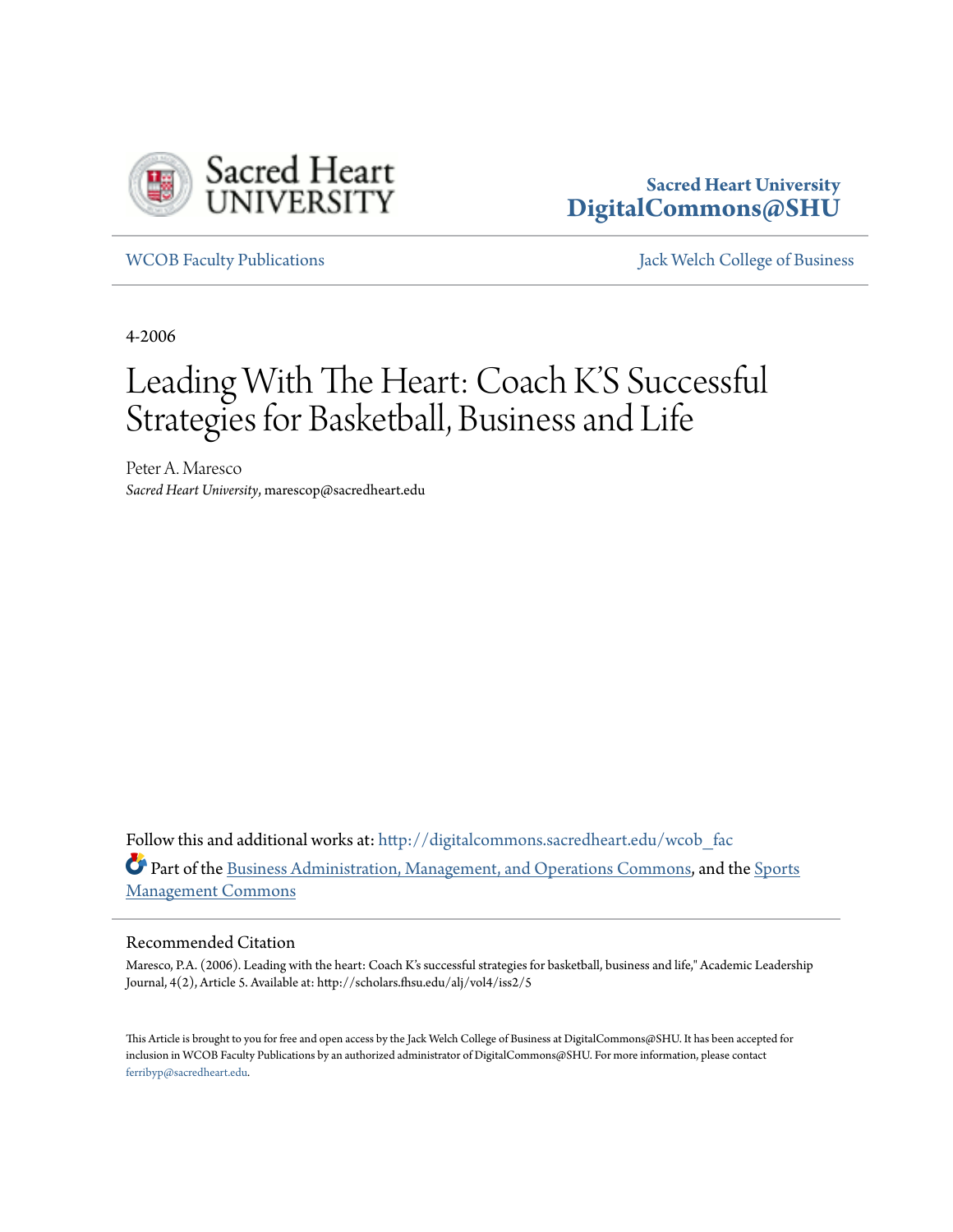## **Academic Leadership Journal**

If you are a student of leadership, whether in business or in sports, you have no doubt noticed the proliferation of leadership books that continue to make their way onto the shelves of bookstores. After a while one starts to wonder if there can be possibly anything left to write on the subject that hasn't already been written. Well, perhaps there is; the relationship between leadership in sports and leadership in business, perhaps even leadership in our everyday lives.

For several months I have been thinking about what makes the subject of leadership so difficult and I have come to the conclusion that most of what is written about the subject is pretty much common sense applied to specific situations, usually business. This book reinforces that idea. In many ways Leading With the Heart parallels a concept that I came up with a year ago while teaching a class on leadership to MBA students at our campus in Luxembourg. Leadership, from my perspective, is a matter of four basic concepts: Does the culture of the organization in with the leader will be working need to change and if so can it be changed? If the culture is willing to change is the leader willing to invest the time and energy necessary to initiate cultural change throughout the organization? Does the leader have a clear vision of where he/she wants to take the organization? Finally, is the leader able to clearly communicate the vision to everyone throughout the organization and follow through with feedback regarding the movement of the vision.

In studying and teaching leadership it is difficult not to notice the many parallels that exist between sport and leadership. For instance, in basketball, as in other sports, no one is recruited to play on a team that does not already know and clearly understand the rules of the game. Everyone knows the rules, how to play the game, and how to play their particular position (do their jobs). There is constant communication between the coach and their players (boss and subordinates). There is constant feedback not only before the game, at halftime and after the game but throughout the game. Why is this so difficult to achieve in a business environment?

Leading with the Heart takes its reader through an entire season with the Duke University Blue Devil basketball team. It is divided into four sections, Preseason, Regular Season, Post Season and All-Season with each section having four chapters. In addition, each chapter starts with quotes from Coach Krzyzewski, many of which are on leadership, and ends with Coach K's Tips, also with references to leadership. If you are interested in leadership, and do not have an aversion to the sport analogy, this book is interesting reading; just keep your mind open to the business analogies.

There is so much in this book that, to me, is basic leadership common sense (leadership 101). For instance, "If our culture is properly developed, if it's nurtured and cared for and watered every day, then in the heat of competition, in those moments when you need to slam home a message, where you need to "spike it," an individual, or the team collectively, will respond well." (p. 53). This is a perfect example of how the sports analogy works with leadership. Communicate the vision, keep the lines of communication open, keep your team well trained and when the competition gets tough they will respond.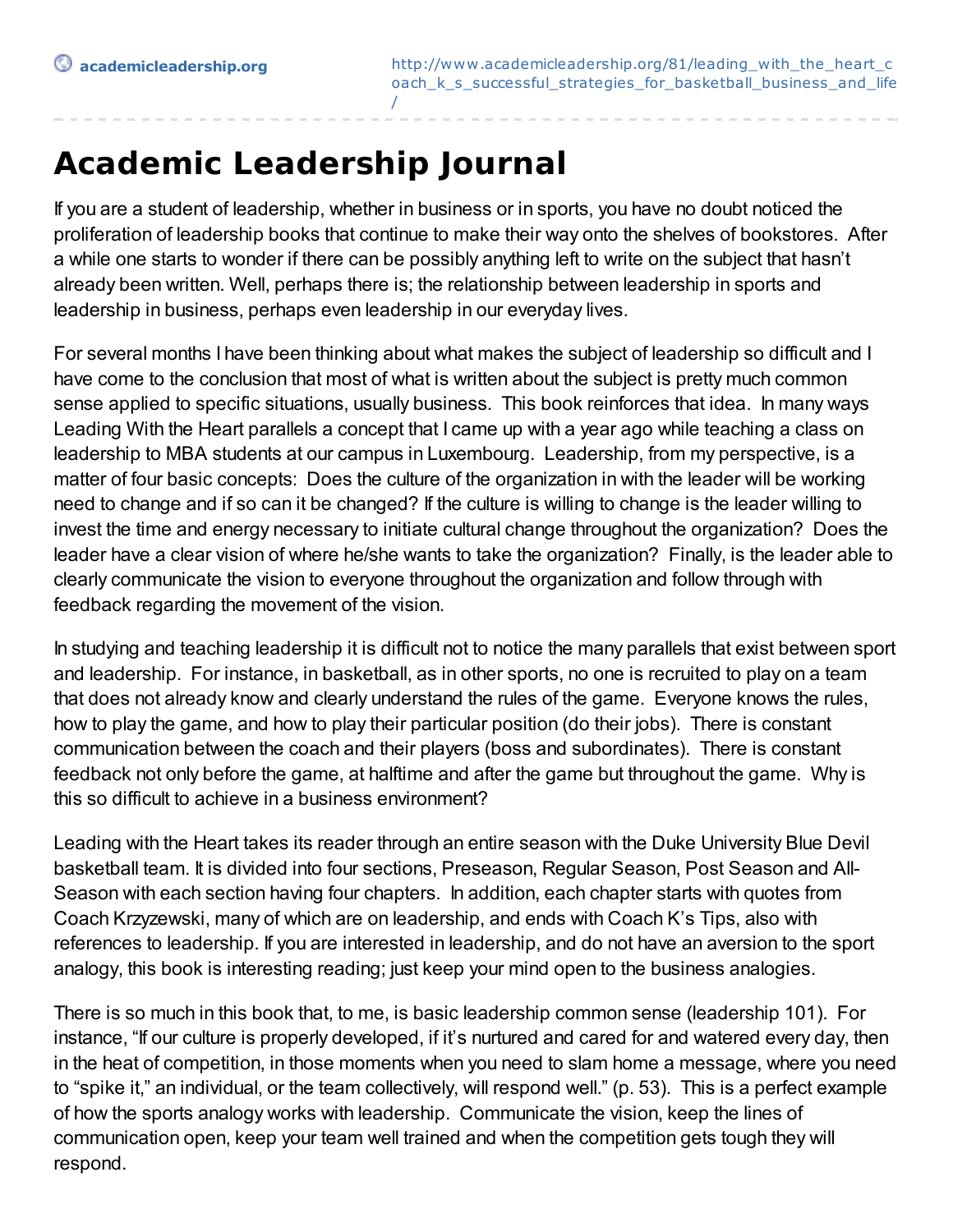Throughout the book there are numerous examples of how preparing his basketball team to perform at their highest level relates directly to the business environment. To go into all these examples here would take pages. However, just keep in mind that in business, as in sports, it is the leader's responsibility to select the best people (players) possible, provide them with opportunities to continue to develop their skills, share the vision you, as the leader have, for the teams' success and the role they will play in achieving that success in an ongoing manner.

My suggestion is to read the book and as you do ask yourself how the principles outlined relate to leadership in its various forms. There are plenty of examples throughout the book especially at the end of each chapter.

#### Loyalty from Leadership: Holding the Team Together

Loyalty – devotion or allegiance to a group, person or cause. Loyalty is a highly valued character trait desired between employers and employees. All teams as well as organizations hang together or fall apart because loyalty. Loyalty, trust and commitment are truly the glue that holds relationships together. How do effective leaders inspire the loyalty of their followers? Below are three ways they make it happen.

- 1. Competence Who's In Charge? Employees look to their boss for solutions to problems. At a time when more and more expectations are being dumped in the lap of public education, frustration felt by school district faculty and staff members increase. When this happens employees look to their boss for answers. While this may seem like an unrealistic expectation for the superintendent to have all the solutions, it is human nature that the followers look to the leader for help. If help is not provided concerns of the leader's ineffectiveness add to the employee's frustration and loss of loyalty occurs. In order to calm the masses the leader must convey the message that even though this is a problem now, steps are being taken to find ways to solve the problem. Simply ignoring a problem leads to dissatisfaction. Incompetence ignores reality. The steady hand of experience is extremely valuable during these times in being realistic about problems and possible solutions. It is important for the leader to use all resources available to alleviate concerns. This will restore the confidence and trust in their leadership abilities and foster loyalty.
- 2. Concern Who's listening? It is very important that a leader be in tuned to the needs of employees. I once sat through a district Superintendent's welcome back message to district faculty and staff at the beginning of a school year. This well intentioned man went on for an hour about how proud he was of the accomplishments the district has achieved during his tenure. As I looked around the auditorium I saw most employees struggling to stay awake. When he mentioned the district's intention of air conditioning elementary school classrooms, a loud applause broke out. After that, the audience basically was more receptive. While the welfare of the whole district is the concern of the Superintendent, the main concern of most teachers is their classrooms. If employees feel secure that the boss is aware and concerned of their daily needs they are more inclined to become devoted to the overall district needs as well. If not employees become territorial focusing only on their own needs. Time stress is a big issue with most people today. If you ask employees if they would rather have a pay raise or more time off you may be surprised at the result. Feeling overwhelmed because of lack of time to get things done causes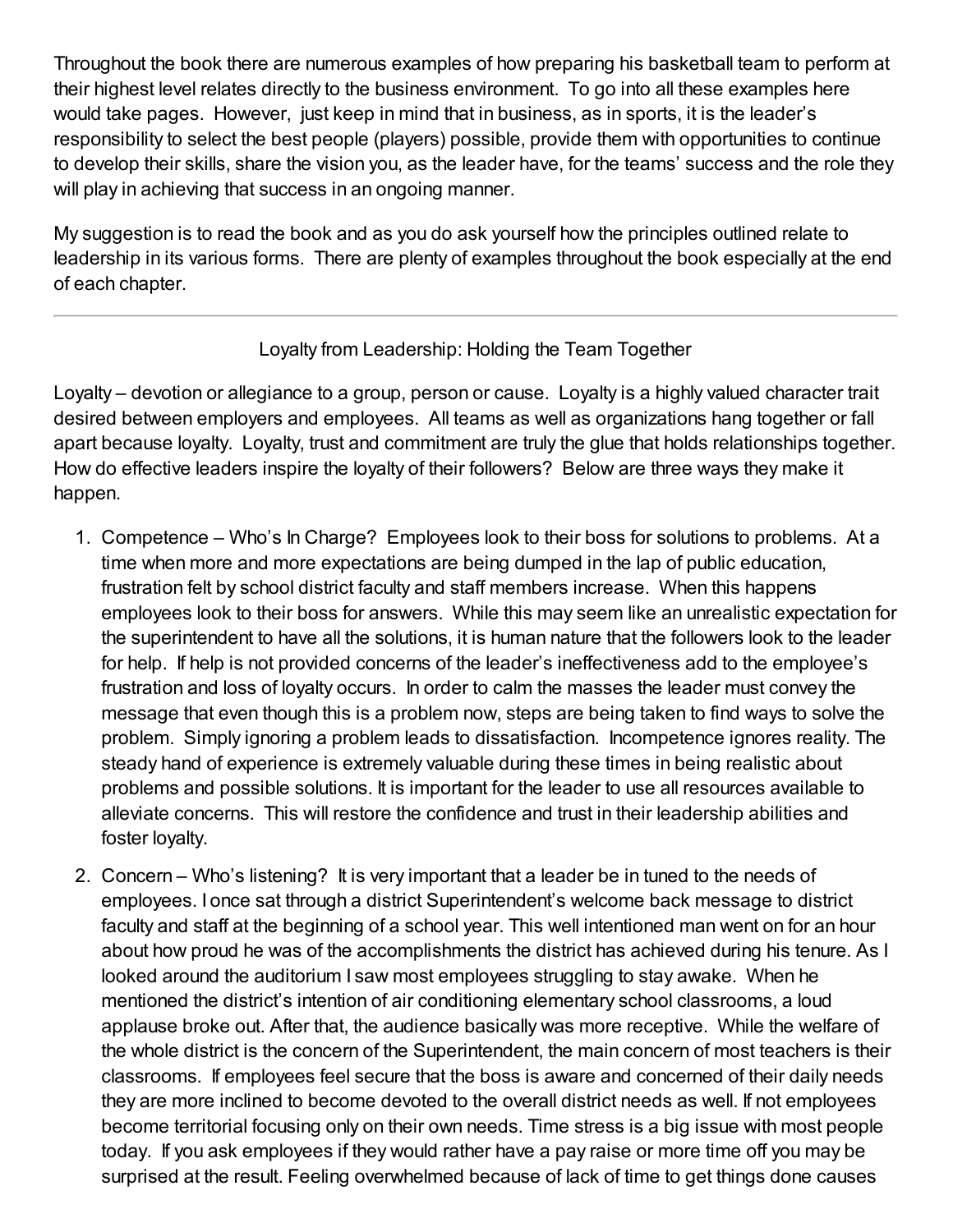enormous stress and leads to burnout. Cutting back on the length of time spent in meetings goes a long way in showing respect for others and their needs. This respect is repaid with the loyalty of employees who realize a bosses concern for them.

3. Support – Who's backing me? Absolutely rule #1 when it comes to loyalty – back your people. I learned a long time ago that public statements have personal consequences. There is a tendency to listen to negative comments about public education. As in any gossip there is probably a little bit of truth in everything you here. The point is not whether you as a leader agree with the negativism you hear – but how you handle it. I am reminded of a head coach who called a time-out at the end of a game to set up a game winning play. His assistant coach came up with a strategy the head coach felt would work. So the decision was made to go with the assistant's suggestion. When the play was run – it completely backfired and the game was lost. At the press conference after the game a reporter asked, "Who was responsible for that last play?" With his assistant at his side, the head coach answered, "Me". In that moment the head coach gained the loyalty and respect of not only his assistant but also the players. There comes a time when a leader must take the target off the back of his employees and place it on his own. Mistakes happen. Disagreements can be worked out over time but loyalty can be lost in seconds. Once a boss loses the respect of his employees trust and commitment suffers.

Tom Krause – Author – TOUCHING HEARTS –TEACHING GREATNESS, Andrews McMeel Publishing. International Educational Speaker. Currently teaching Nixa R-2 School District, Nixa, MO. www.coachkrause.com

Chief Resource Officers

School Administration's Fastest Growing Profession

Qualified Management is the Imperative Ingredient for Non-Curriculum Outsourcing Success

The Black Book of [Outsourcing](http://www.academicleadership.org/admin/nodes/edit/blackbook)

#### Authors' [Biography](http://www.academicleadership.org/admin/nodes/edit/bio.pdf)

Outsourcing is swiftly achieving strategic value through contracting outside vendors for school administration non-core business processes. Outsourcing compels creative exploration and the reengineering of those processes performed, which paves the way for focusing on your academic base functions.

That re-engineering then becomes a continuum, focused on achieving persistent improvement and real dollar savings that school systems are seeking. Outsourcing is widely being implemented as a strategic management tool that school districts across the nation are leveraging to improve process level efficiency and effectiveness, as well as reduce costs. Outsourcing is rapidly losing the negative stigma in American schools as domestic employment is recovering in other industries. School administrators have been educated on the logical, capitalistic results of outsourcing and the responsibility for organizational costs.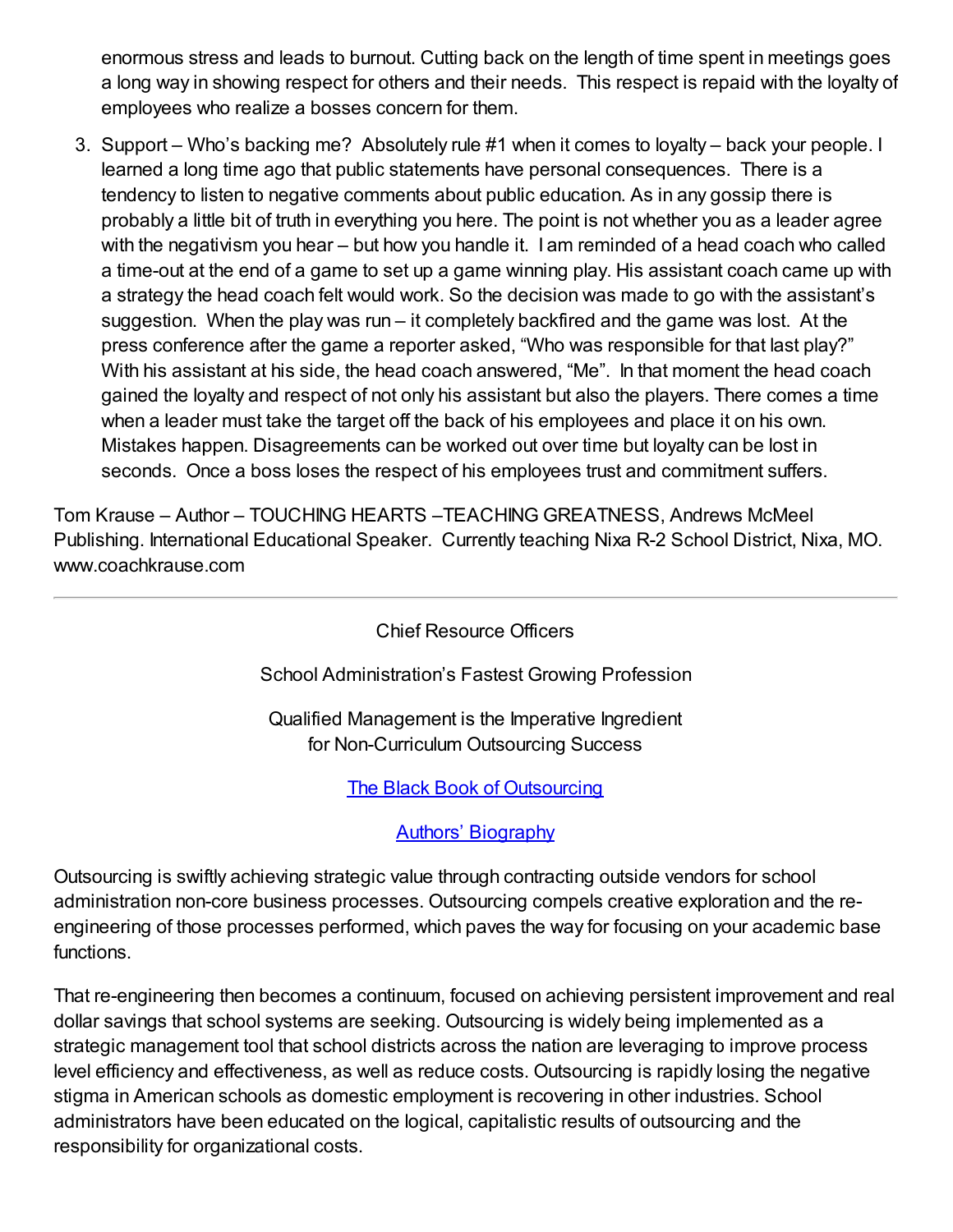#### GRAPH

#### 10 TOP REASONS SCHOOL SYSTEMS OUTSOURCE

Improve School System Focus 55%

Reduce and Control Operating Costs 54%

Free Resource for other Purposes 38%

Gain Access to World Class Capabilities 36%

Resources Not Available Internally 25%

Accelerate School System Re-engineering Benefits 20%

Reduce Time to Roll Out New Programs 18%

Share Risks with Vendors 12%

Take Advantage of UniqueVendor Capabilities 11%

Function or Department Difficult to Manage or Out of Control 10%

### NOTE: NUMBERS DO NOT ADD UP TO 100% SINCE RESPONDENTS SELECTED MORE THAN ONE ANSWER

Clearly, outsourcing is no longer just about saving districts money. It's now about doing things quicker, more efficiently, getting to programs faster than you can with internal resources, having maximum flexibility with your workforce and gaining access to high quality employees you otherwise could not afford.

Administrator state they are much more likely to cite improving their school system's focus than reducing and controlling expenses as the primary reason for outsourcing.

Who's Running Your Outsourcing Initiative?

Superintendents, Assistant Superintendents, Controllers, Human Resources Directors, and Purchasing Directors are finding much of the responsibility of outsourcing falls on their shoulders. Untrained in the responsibilities, yet still accountable for the school district outcomes, newly appointed outsourcing overseers are eager for schools-specific outsource initiative coaching.

Districts will likely spend more than 10 per cent of the value of outsourcing projects on building internal teams to manage them correctly, according to Scott Wilson, Founder of The CRO Institute (http://www.croinstitute.com), the Tampa FL training organization renown for their trademarked Certification for Chief Resource Officers partnered with Syracuse University.

Douglas Brown, President of Brown-Wilson Group, Inc. a top national outsourcing firm specializing in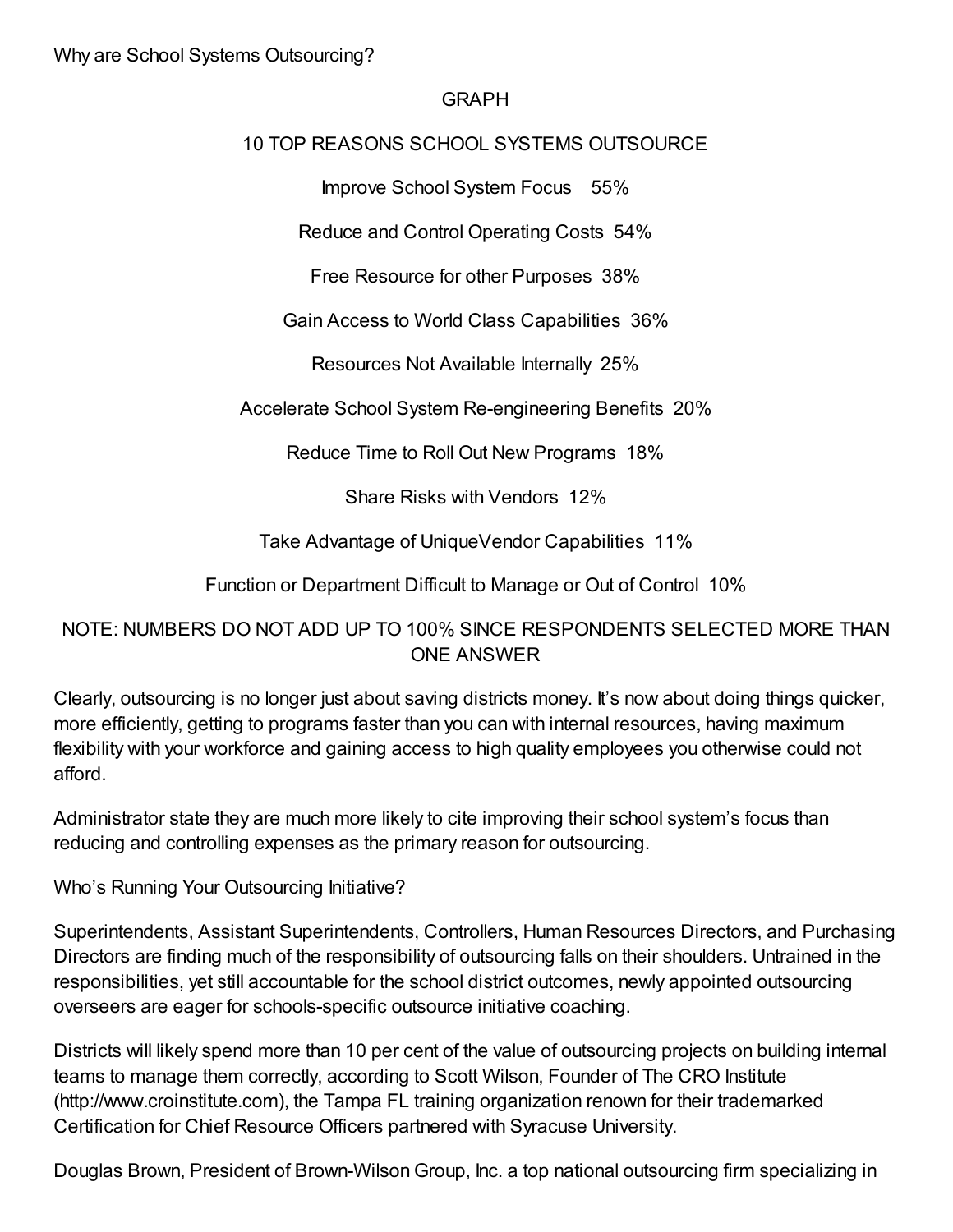outsourcing consulting to school systems and governmental agencies, commented, "Preparing your school system for successful outsourcing outcomes requires a thorough capabilities assessment, careful evaluation of vendors' capabilities to match your community's needs, but most importantly, an educated outsourcing leader."

The Demand for Chief Resource Officers in Education

"We are noting a dramatic rise in the number of newly named Chief Resource Officers, as initial outsourcing failures force school systems to better manage contracts and oversee all outsourcing operations with increased proficiency," stated Wilson. "School districts are quickly expanding into outsourcing and are beginning to explode with growth opportunities." Wilson also leads the Outsourcing Career Center [\(http://outsourcingcareercenter.com](http://outsourcingcareercenter.com/)) an executive search firm exclusively placing outsourcing leadership.

CRO Training and certification is one practical safeguard in successfully managing the complete Outsourcing process as skillful governance becomes crucial.

Outsourcing administrators are increasingly being tasked with identifying current and future processes ripe for outsourcing, organizing the Request for Proposal (RFP), selecting the outsourcing partner, auditing, negotiating, and managing the on-going business relationship. Most school systems simply do not have the expertise to manage outsourcing internally, and its difficult to find it still in other industries.

Although most major US school systems will be outsourcing many functions in 2006, most have not developed a suitable structure to manage outsourcing relationships.

"Outsourcing is tough, expensive and most school administration don't have the internal skill base yet to manage outsourcing deals properly," Wilson explains. "School systems need to train outsourcing professionals, find the right people, and execute informed processes and controls in place to make it work. Fewer and fewer districts are expressing satisfaction from their outsourcing deals mainly because they are not skilled at orchestrating their outsourcing team…yet".

Forming an In-House Outsourcing Governance Team

What's the next challenge? Set your sights on one critical in-house resource to leverage outsourcing initiatives most effectively—Strategic Sourcing Centers led by Chief Resource Officers (CRO).

This fresh breed of senior executive is now a growing trend, with more and more companies and school systems evolving central business units empowered as the focal point of all outsourcing strategy, implementation and relationship management. Outsourcing pros now own a seat at the school administrative and board tables.

Education Needs Certified Chief Resource Officers

So, how does one assure a successful outsourcing experience?

Seasoned school system CRO Judy Ranus of Cleveland, Ohio, insists "Outsourcing is an art, not a science. The CRO certification process I undertook as an assistant superintendent was invaluable. I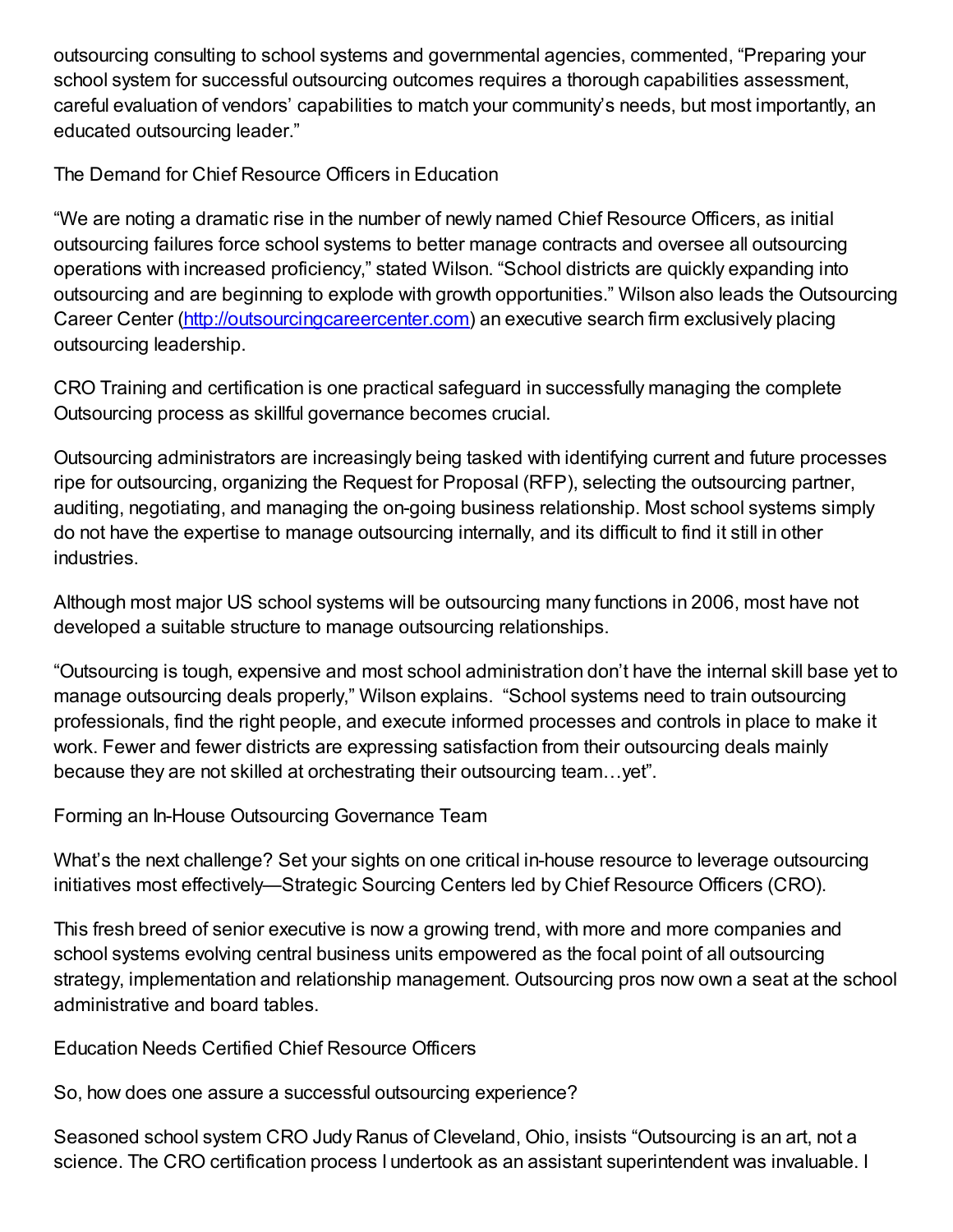became accomplished in making smart choices and being resourceful at finding instant answers in outsourcing under high pressure."

In fact,(Certified) Chief Resource Officers are one of the swiftest growing overall managerial occupations in all industries, according to Marsha Wise with the Bureau of Labor Statistics.

#### How to Assure CRO Successes

While few in the financial community will argue against the potential benefits of a properly structured outsourcing partnership, according to a recent outsourcing performance study by PriceWaterhousCoopers, 25% of all outsourcing relationships fail.

The chances for success can be dramatically increased if the CRO focuses on three key elements:

Education and Outsourcing Specific Non-Curriculum Functions. It is essential that the non-core competency you are outsourcing is the core competency of your outsourcing partner. Choose a partner with an established track record in the process you plan to outsource. Watch out, in particular, for potential partners that try to be all things to all clients: few understand the intricacies of the education industry and multi-school systems particularly. For whom in education have they have performed the same services in the past? Are these school systems still clients? If not, why not? What performance management system does the outsourcing firm use to ensure success?

Service Level Agreements. Many outsourcing partnerships fail due to unclear performance expectations. Others don't succeed because the client has insisted upon unrealistic or unattainable performance metrics, particularly as they apply to schools. Outsourcing at its best is a true partnership — two organizations leveraging their synergies to reach higher levels of performance. Service Level Agreements (SLAs) should be collaboratively defined and cover all items key to evaluating future performance.

Relationship Management and Open Communication. Lack of communication breeds mistrust, and communication breakdown is another reason outsourcing relationships fail. Outsourcing partners need to meet regularly to review performance against established service levels and to discuss future changes to processes. Additionally, executives and board members from both organizations need to be visibly supporting the project, if possible. Collaboratively reviewing performance and setting future goals leads to a feeling of ownership for everyone involved. Executive visibility sends the message that the outsourcing initiative is supported from the top down.

#### **Summary**

"As education executives such as Superintendents, Assistants and Service department directors transition into the role of Chief Resource Officers, they undoubtedly will be seriously investigating outsourcing as a strategic management tool," states Wilson.

Careful attention to selecting a partner with the appropriate Business or Business Function Specialty collaboratively defining Service Level Agreements, and maintaining high touch business relationships, along with professional certification will increase their chances of establishing a successful outsourcing partnership.